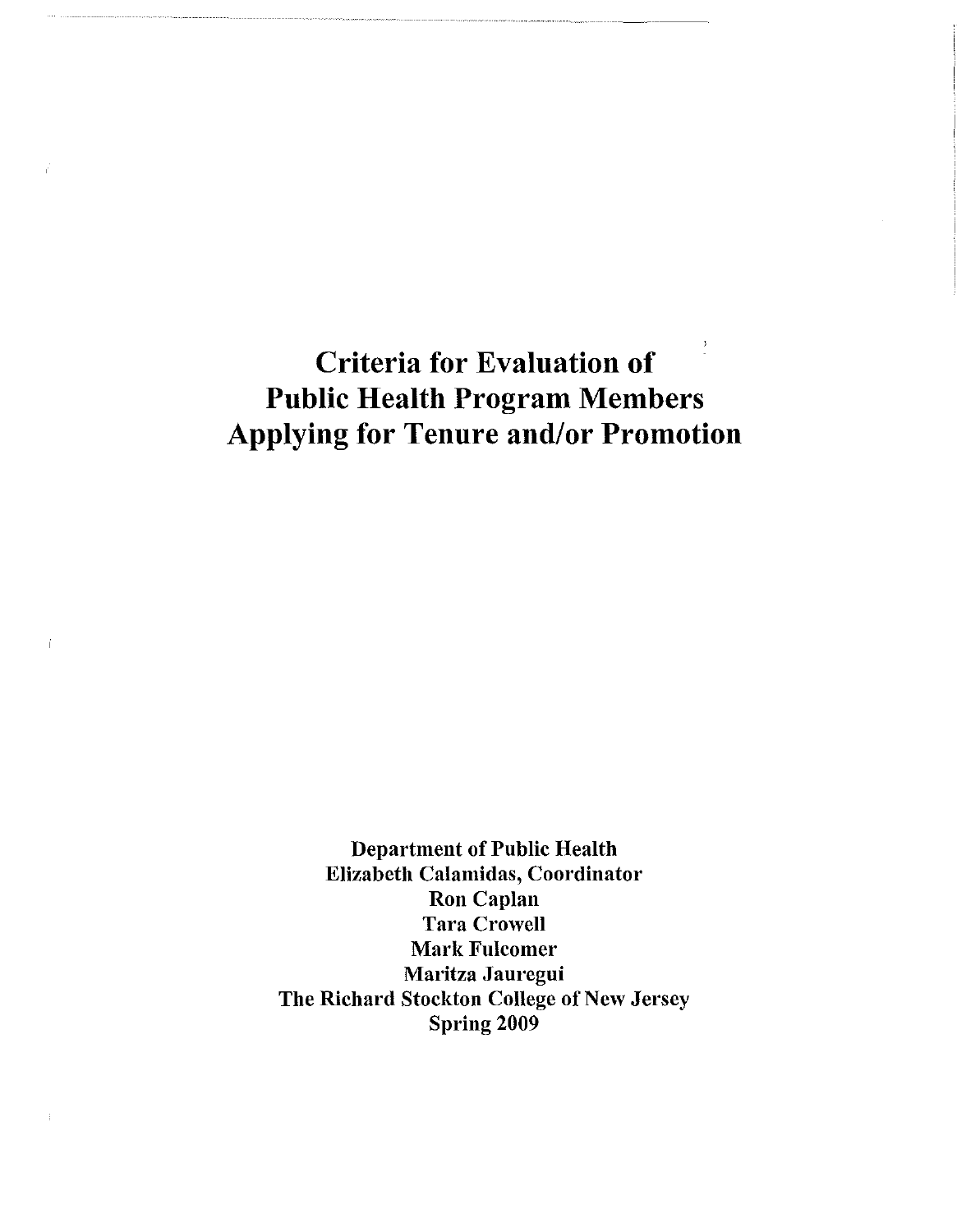#### 5.00 PREAMBLE

- 5.1 This policy specifies program-wide considerations for faculty evaluation in the **Public Health Program.** This policy has been developed to elaborate upon the unique efforts of faculty in the Public Health Discipline which may distinguish them from faculty in other college programs and schools.
- 5.2 The college-wide Faculty Evaluation (Policy# ) and the School of Health Sciences Standards shall serve as a guide for the standards for faculty evaluation. The general requirements that must be met by a candidate in the three areas identified by the College Manual of Policies and Procedures: teaching , scholarship, and service. Then, in order not to simply restate the School's Standards, we provided specifications on the kinds of outcomes the program will use to ascertain whether the candidate has met these standards. In each case, we have avoided touching on those areas that are covered by the terms and conditions of the candidate's contract with the college. For example, we expect candidates to conduct independent studies with students and to develop courses for the General Studies program. However, since these are both requirements of any faculty member we do not mention them in this document, assuming that the candidate will already understand that he/she is responsible for such activities.

# 6.00 ELABORATION AND SPECIFICATION OF PROGRAM STANDARDS FOR TEACHING FACULTY IN THE PUBLIC HEALTH PROGRAM

## 6.1 **Teaching**

- 6.1.1 Excellence in teaching is essential for any faculty member to be tenured. Educating students, both inside and outside the classroom, clinical setting, or laboratory is the Program's primary objective. Therefore, *performance in teaching carries the greatest weight* in the evaluation of faculty. All aspects of teaching, including preceptorial teaching, will be evaluated in order to gain a clear understanding of each faculty member's performance.
- 6.1.2 While defining excellence in teaching is difficult, at very least we believe it entails, though is not limited to, the following:
	- 6.1.2.1 A thorough and current command of the subject matter, teaching techniques and methodologies of the disciplines.
	- 6.1.2.2 Construct classes that are in accordance with program goals for Public Health majors/minors as well as for non-majors/minors Specifically, construct sound course design and delivery in all teaching assignments, whether introductory or advanced offerings, as evident in clear learning objectives, goals and expectations, and employ methods to evaluate such items. Course content should reflect the best available scholarship and teaching techniques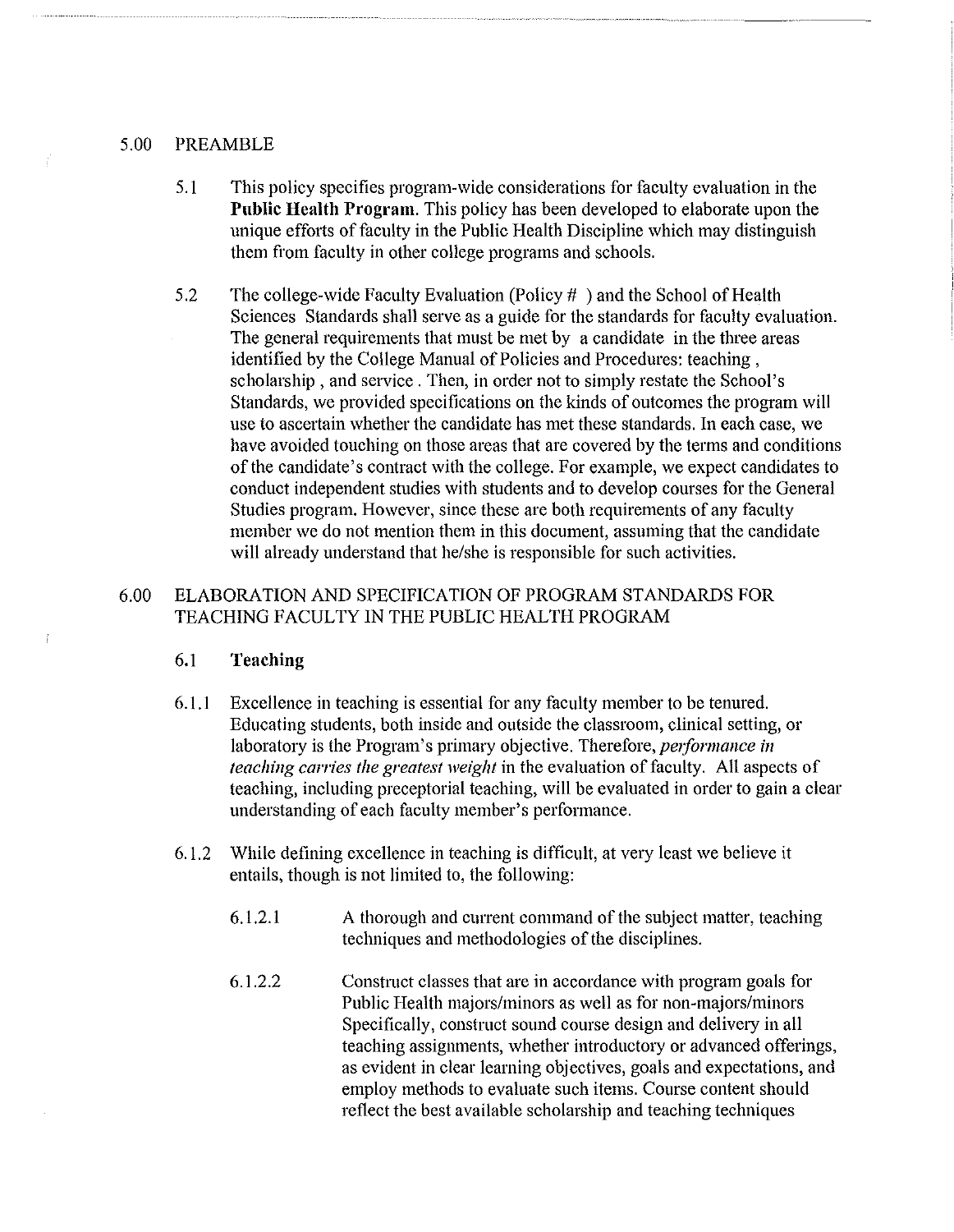aimed at student learning; in addition, a willingness to offer new courses in areas that the program deems necessaty.

- 6.1.2.3. The ability to organize course material and to communicate this information effectively. The development of a comprehensive syllabus for each course taught, including expectations, grading and attendance policies, and the timely provision of copies to students. In addition, post and regularly hold office hours at times that are reasonably accessible for students.
- 6.1.2.4 Demonstrate respect for students as members of the Stockton academic community, effectively respond to student questions, and provide timely evaluation of and feedback to students.
- 6.1.2.5 The ability to use technology in teaching, when applicable.
- 6.1.2.6 The capacity to relate the subject matter to other fields of knowledge.
- 6.1.2.7 Seeking opportunities outside the classroom to enhance student learning of the subject matter including service learning activities and advising student organizations.
- 6.1.2.8 Serving as a teaching role model or mentor to other faculty.
- 6.1.2.9 Be responsive to concerns about areas where the professor might need improvement in her/his pedagogy.
- 6.1.3 Evaluation of Effectiveness in Teaching

Ä

- 6.1.4 Student evaluation will play a critical role in determining the success of some of the above requirements (e.g., whether the professor has been open and clear about the objectives of the course). Stockton requires all faculty members to undergo a student evaluation in accordance to the college requirements and this evaluation will be a key component of the program's evaluation of the candidate's success as an instructor. IDEA is the teaching evaluation form used at Stockton and provides both quantitative and qualitative data measuring numerous aspects of faculty's teaching effectiveness. The Public Health Faculty will use IDEA as one instrument of students' evaluation of candidate's efficiency in her /her teaching.
	- 6.1.4.1 Faculty members must show high student evaluations or improvements in student evaluations. Evaluations must be in the higher numbers for all courses taught by the conclusion of the third and fourth years. Overall, there must be a trend of higher numbers; a trend is defined as 80% or more of all student evaluations and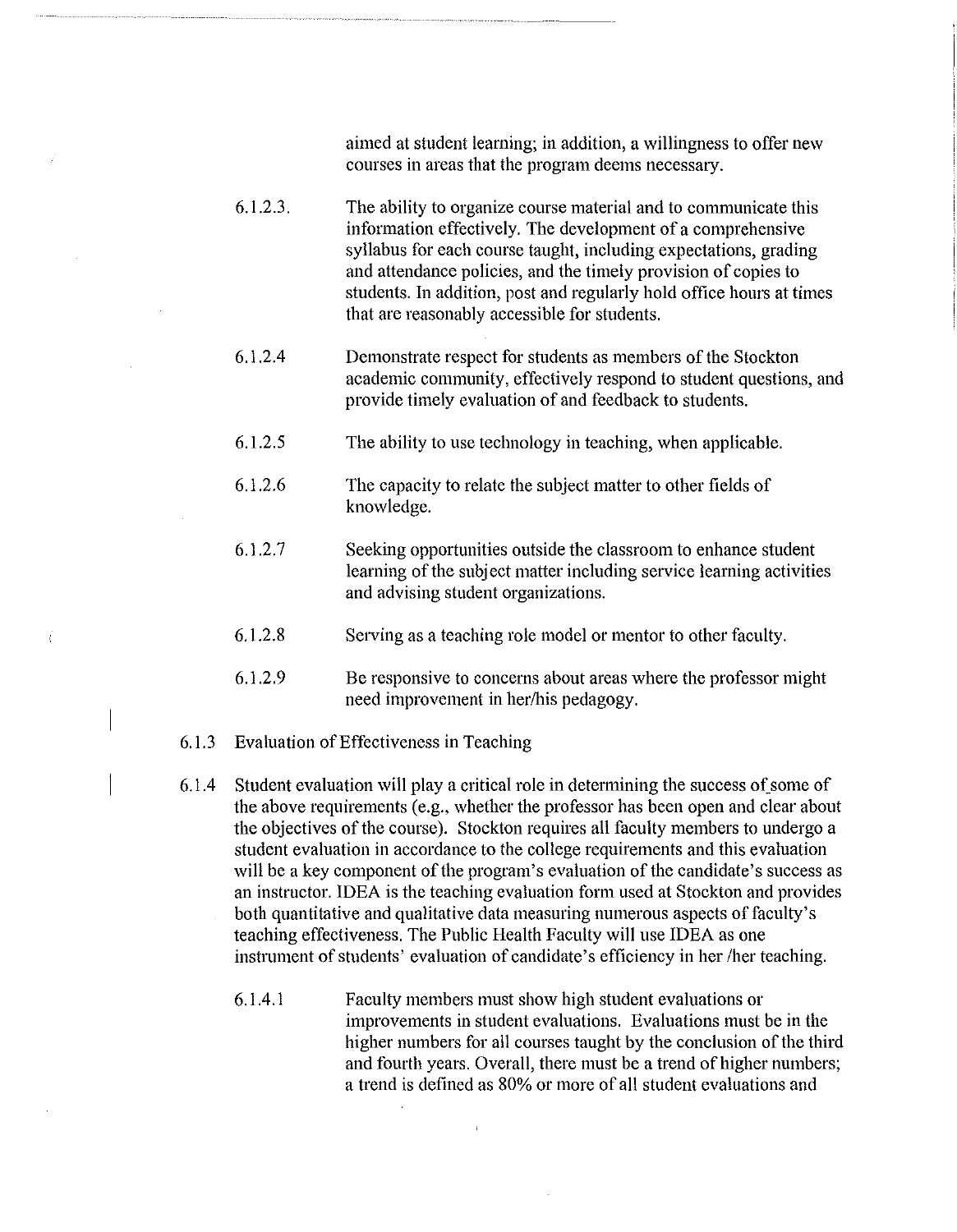must be distributed across all assigned areas of teaching responsibilities.

- 6.1.4.2 Leaning Objectives that faculty members indicated as important on the IDEA will hold greater weight in the numeric evaluation process.
- 6.1. 4. 3 Students' soft comment on the IDEA will be also be a factor in the overall evaluation of the faculty members teaching performance.
- 6.1.5 Student evaluations are only one aspect of the process of evaluating the quality of the candidate's teaching. In addition to the mandatory student evaluations, there may be any number of measurement tools that may be employed by the faculty member and program to determine if the faculty member is successfully meeting the above criteria. The following are some suggestions that candidates may wish to consider submitting as indicators of their teaching effectiveness:
	- 6.1.5.1 Teaching Portfolio including teaching philosophy, course syllabi, course assignment, samples of graded papers or tests, samples of student work, samples illustrating grading practices, class activities and exercises, etc...
	- 6.1.5.2 Video taped classes.
	- 6.1.5.3 Observation of classes by program members or other Stockton faculty.
	- 6.1.5.4 Letters or other correspondence from students.
	- 6.1.5.5 Attendance at teaching seminars / workshops and evidence of impact (i.e., how the information obtained was implemented into candidate's teaching and its impact on student learning).
	- 6.1.5.6 Additional assessment instruments or other methods to ascertain students' feedback regarding professor's teaching pedagogy and practices.
	- 6.1.5.7 As stated, the above are merely suggestions. The program will be open to other reasonable suggestions from the candidate regarding methods of evaluation as long as they are consistent with school and college standards.

#### 6.2 Scholarly Activity

6.2.1 The teacher-scholar model recognizes that a serious and continuing commitment to scholarship enriches teaching and is the foundation of sustained excellence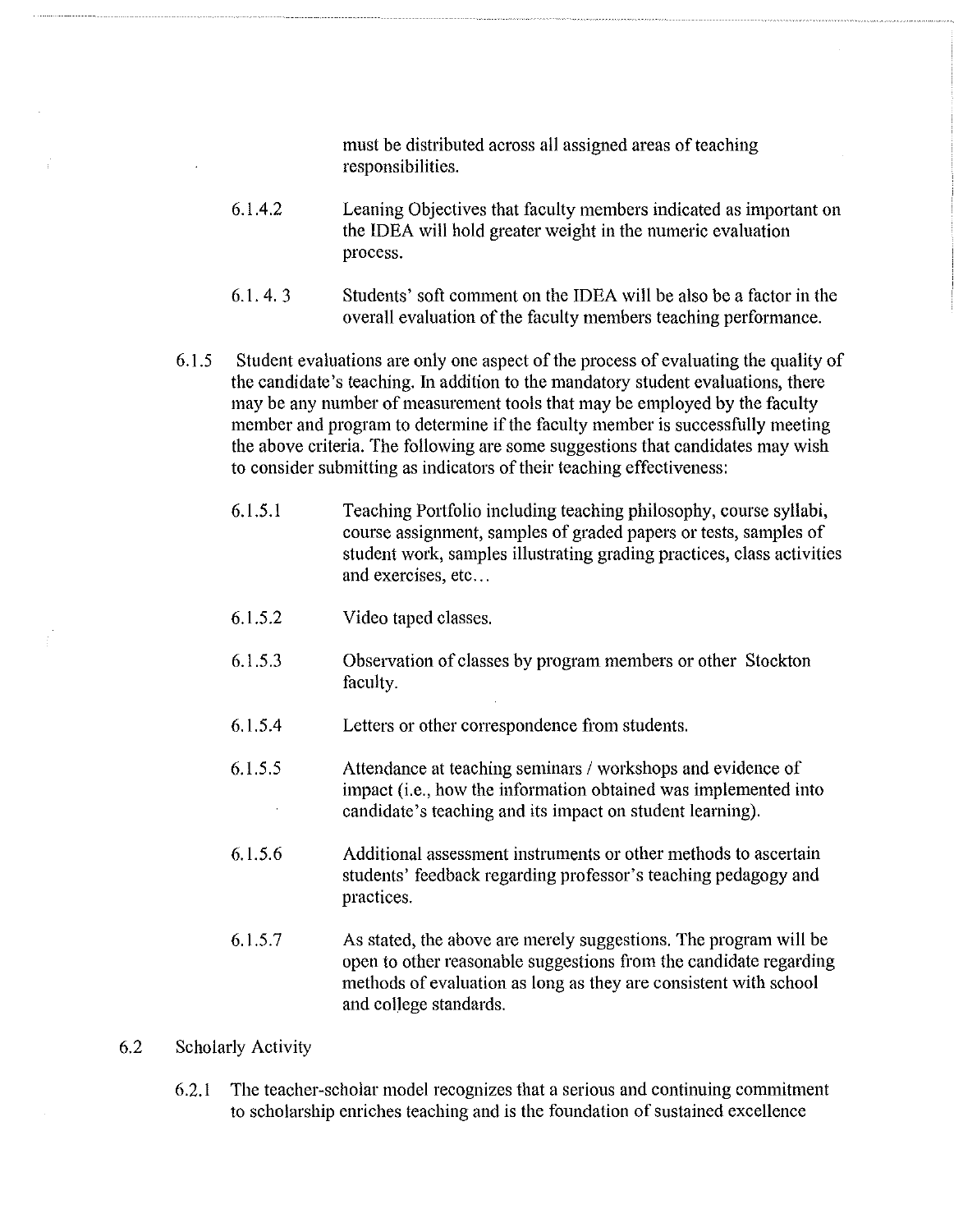within the classroom. Each Public Health program member is expected to be an active scholar and researcher.

- 6.2.2 The Program supports a variety of scholarly efforts including: applied research, disciplinaty or interdisciplinary research, pedagogical research, integrative scholarship, and grant acquisition. Scholarly activities may take many forms and use different vehicles to communicate with the broader academic community. Also, the Program recognizes and takes into consideration that the time and effort required to complete scholarly projects may vary markedly among disciplines and sub-disciplines. For example, the publishing process may take longer in some sub-fields of Public Health than in others; such as with Environmental Health due to the necessity for access to laboratories and the available of certain required materials and technology.
- 6.2.3 Publications in support of reappointment and tenure are those achieved during the applicant's probationary period. Activity in support of a post-tenure promotion or range adjustment is that work completed since the most recent promotion or range adjustment.
- 6.2.4 It is always the case that the burden is on the candidate to document the excellence of one's work. In case of shared or multiple authorship, clarification of the degree of one's participation is expected. In cases of conference presentations or proceedings, clarification should be provided with regard to the selectivity of the review process and one's participation in the indicated conference activities.

Typically, central to judgments regarding scholarly activity are:

- 6.2.4.1 The capacity to bring scholarly projects to completion.
- 6.2.4.2 A mix of scholarly activities appropriate to one's appointment.
- 6.2.4.3 Judgments of the worth and significance of the work by those qualified to make such judgments. These may include among others disciplinary peers, an editor or editorial board, professional organizations, *ad hoc* groups such as evaluation, judging, or refereeing panels.
- 6.2.4.4 Just as in the case of traditional scholarship involving the discovety of new knowledge, when one's work consists of pedagogical, integrative or applied scholarship, its significance may be documented by demonstration of clear goals, adequate preparation, appropriate methods, significant results, effective presentation, and reflective critique. To be considered as scholarship, works must be publicly available and peer reviewed.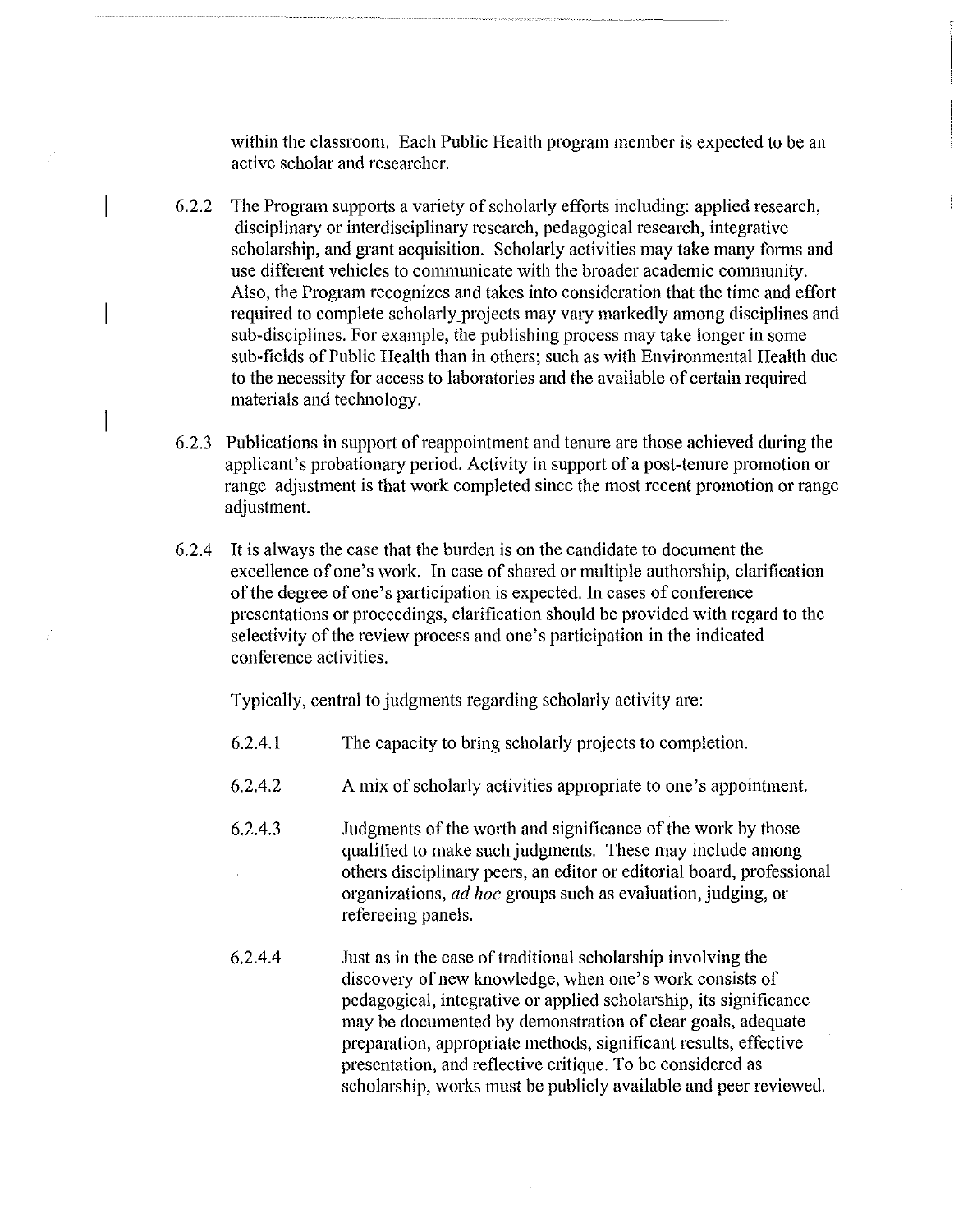- 6.2.5 The Program understands excellence in a variety of scholarly or creative activities to embody the following:
	- 6.2.5.1 Books should be published by reputable academic or trade presses.
	- 6.2.5.2 Articles and essays should be published in appropriate scholarly journals, whether print or electronic. Some assessment should be made as to the quality of the journal in which the piece appears; in particular, its scholarly reputation and whether or not the journal or proceedings are refereed or reviewed by an editor or editorial board.

Examples of evidence to help in this assessment include: a copy of the "Information for Contributors" page of the journal or similar page outlining submission standards; information as to where a journal is indexed.

Publications in top-tier or highly prestigious journals may be considered to be equivalent to more than one refereed journal article. It is the responsibility of the applicant to present evidence to substantiate the rank of the journal or its reputation in the field when seeking this treatment.

- 6.2.5.3 Scholarly activity that involves students as co-presenters, coparticipants, or co-authors.
- 6.2.5.4 A presentation should be evaluated on the quality of its content and on the prestige of the meeting where it was delivered. Qualitative judgments are best made when copies of presentations are made available. Conferences sponsored by international, national, regional, and state organizations should rank higher than locally sponsored meetings in most instances. Scholarly presentations should be ranked more highly than non-scholarly ones. Competitive selections as well as presentations receiving disciplinaty acknowledgement for excellence should be noted. In most disciplines a record of scholarship based on presentations alone will not be evaluated as highly as one including refereed publications. In cases of conference presentations or proceedings, clarification should be provided with regard to the selectivity of the review process and one's participation in the indicated conference activities.
- 6.2.5.5 Other forms of scholarly activity that may appear in emerging scholarly media may be included as well, provided that comparable standards of peer review can be applied to them.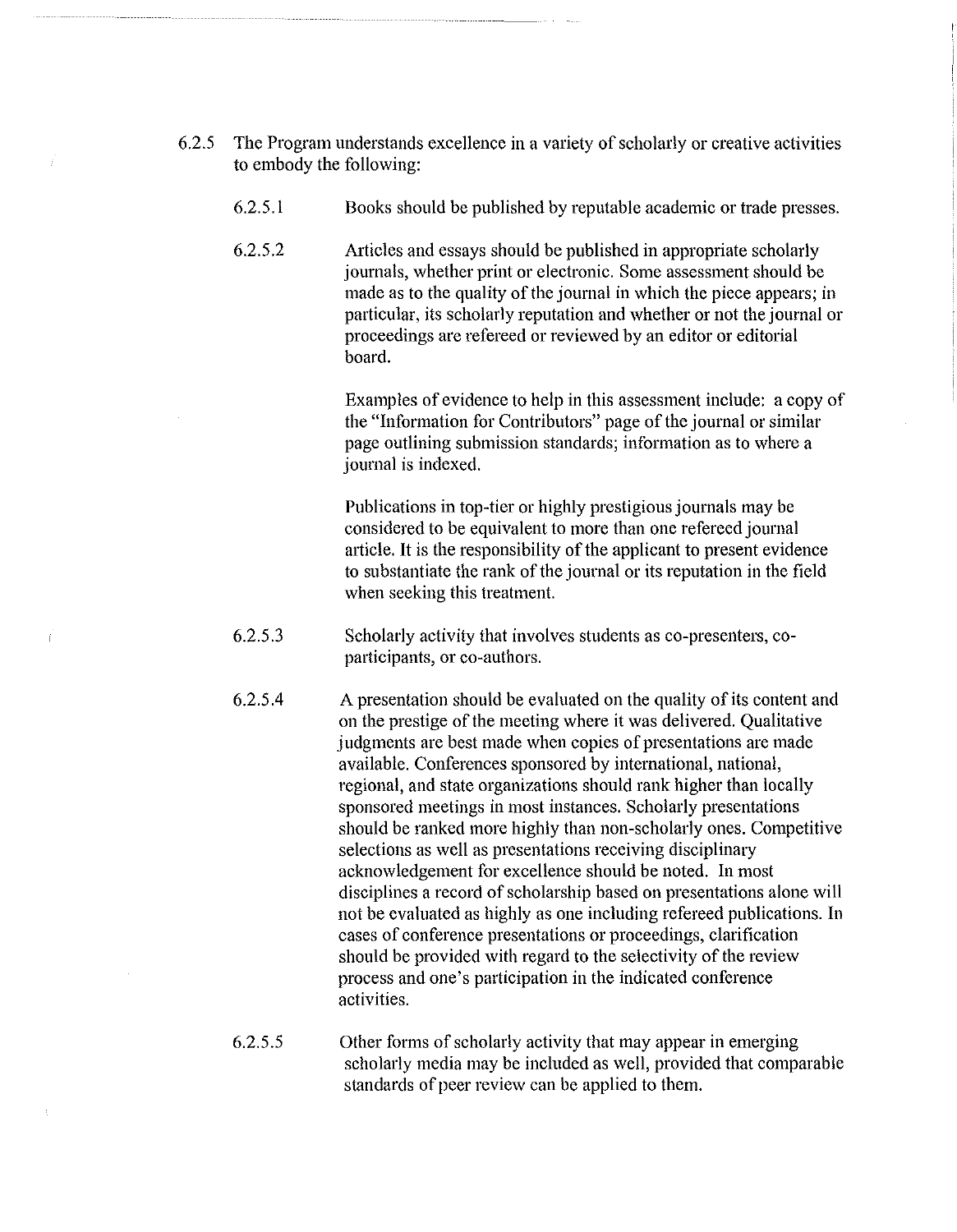- 6.2.5.6 Reviews (if submitted as documentation) from appropriate journals may be included. Where reviews are included in a file as evidence of the worth of scholarly work, attention should be given to the professional credentials of the reviewer and the reputation of the journal or publication.
- 6.2.5.7 Professional activities undertaken as a practitioner or consultant are considered scholarly activity when they go beyond the routine application of knowledge to the creation of new knowledge and the development of new standards for practice. Such qualities distinguish between scholarship and professional service. To be considered as scholarship, such works must be publicly available and peer reviewed.
- 6.2.5.8 Grants or monetary awards that are funded or reviewed as fundable from governmental or non-governmental organizations are considered examples of scholarship if those grants and awards are subject to external peer review. Evidence that the grant application was reviewed as fundable should include letters or other formal notifications from the grant agency. Faculty are expected to document their role in applying for a qualifying grant and/or explain their level of participation in carrying out activities related to a grant either funded or reviewed as fundable.
- 6.2.5.9 Faculty engaged in community outreach can make a difference in their communities and beyond by defining or resolving relevant social existing practices or programs, and by enriching the cultural life of the community. Scholarship may take the form of widely disseminating the knowledge gained in community-based projects in problems or issues, by facilitating organizational development, by improving appropriate professional venues in order to share its significance with those who do not benefit directly from the project.
- 6.2.6 Outcomes

- i

- 6.2.7. Excellence in scholarly/creative activity may for **tenure and promotion to Associate Professor** be demonstrated as follows. First, a candidate must have done one of the two following:
	- 6.2.7.1 *Book Option:* Candidates for tenure and *I* or promotion to Associate Professor may have published a book by the time they go up, with reputable publisher). This is *not* to be understood as a requirement that a candidate must have completed a book by the time of the tenure / promotion decision. It is simply a statement that the successful publication of a book by a reputable academic publisher would constitute more than adequate grounds for meeting this part of the scholarship requirement.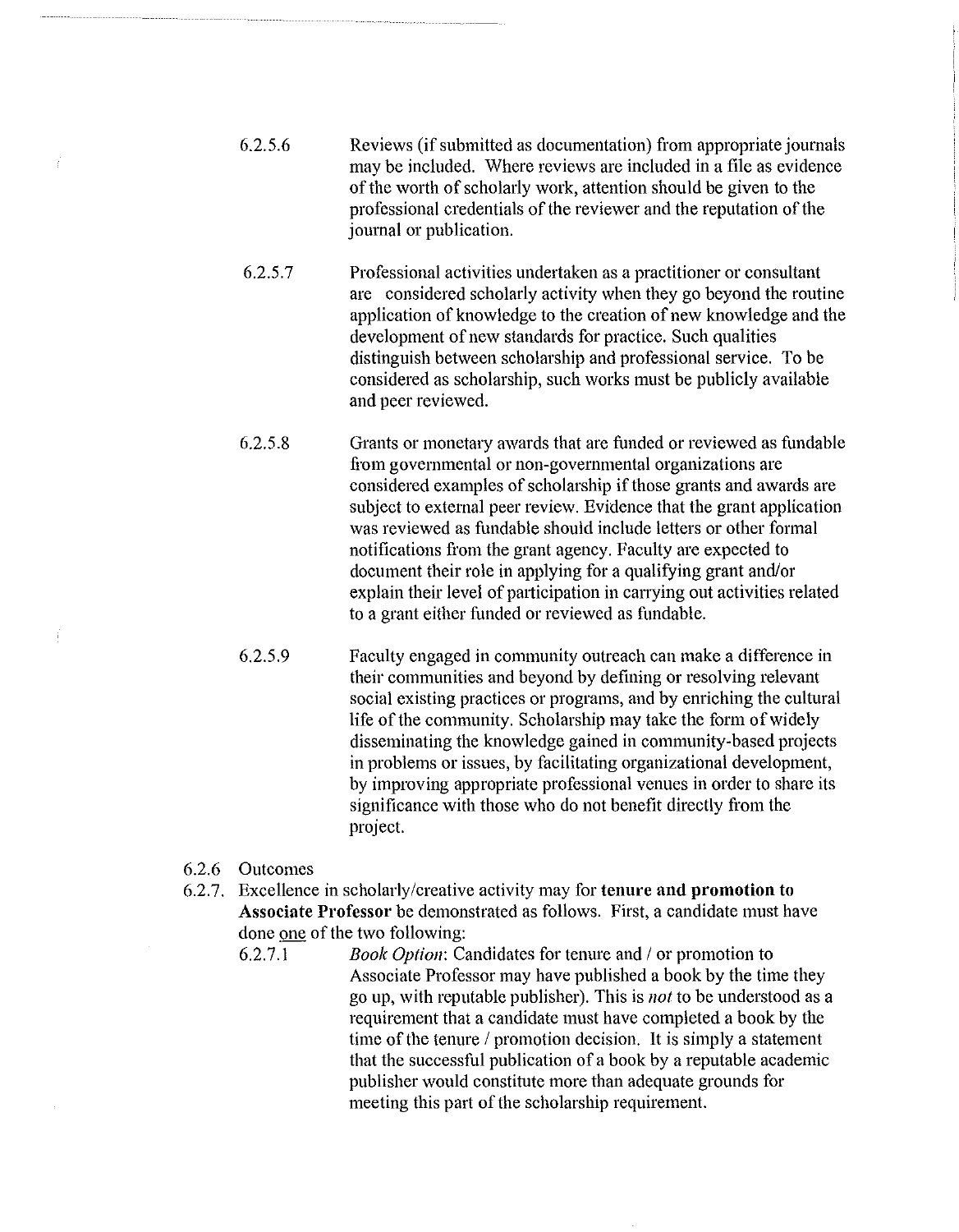- 6.2.7.2 *Article Option:* Candidates for tenure and *I* or promotion to Associate Professor may have published two or more articles in peer reviewed journals (In print or online) by the time the candidate goes up for tenure and / or promotion. For the purposes of our evaluation, a peer reviewed chapter in an edited collection would count the same as a peer-reviewed journal article. Book reviews, conference proceedings, encyclopedia and newspaper articles will *not* be counted as interchangeable with journal articles. As in the case of the book option, the candidate is responsible to present evidence to substantiate the rank of the journal or its reputation in the field (i.e., peer-reviewed scholarly Public Health journals or other professional journals in related fields).
- 6.2.8. Second, in addition to completing one of the two options above, a candidate must have done two or more of the following activities. The Program strongly supports the placement of these activities under this section, due to the fundamental value of such activities to the scholarly advancement in the field of Public Health and other related disciplines.
	- 6.2.8.1 Presented papers at national or international conferences commenting on papers will not count as presenting a paper nor will chairing panels count as equivalent to presenting papers.
	- 6.2.8.2 Published book reviews in professional journals agreed.
	- 6.2.8.3 Published articles in encyclopedias, newspapers, newsletters, magazines, and / or dictionaries.
	- 6.2.8.4 Successfully participated and completed continuing education courses, events, meetings or conference needed to obtain and / or maintain professional certifications and  $\theta$  or licenses (if applicable).
	- 6.2.8.5 Papers published in non-refereed journals, as part of a proceeding of a conference, and / or non-refereed on-line journals.
	- 6.2.8.6 A Principle Investigator or Co-Principle Investigator in a funded or "reviewed as fundable" grant.
	- 6.2.8.7 Conducted professional educational workshops or training of trainers.
	- 6.2.8.8 Engaged in community outreach endeavor (as described in section  $6.2.4.6.10$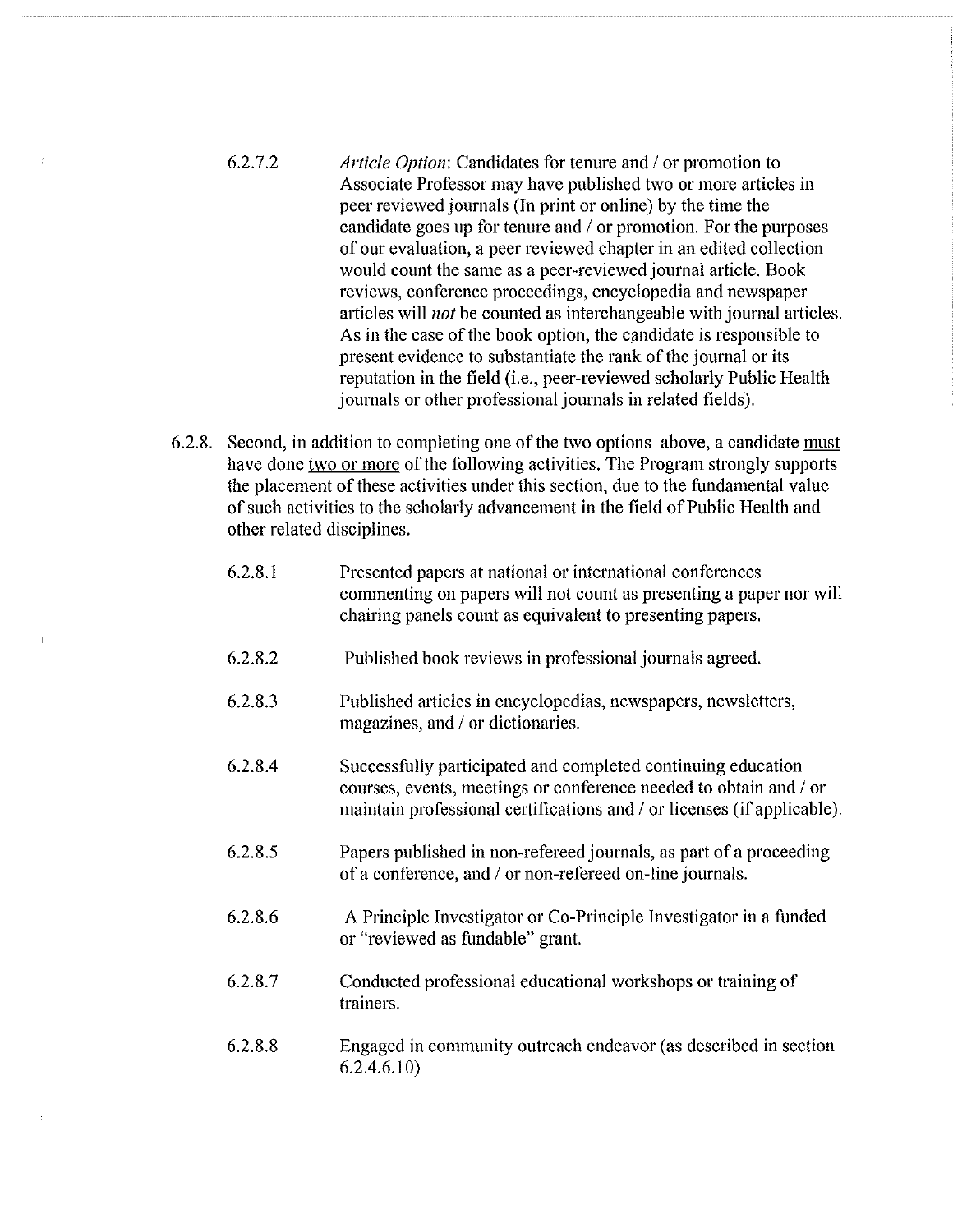- 6.2.8.9 Engaged in professional activities as a practitioner or consultant (as described in section 6.2.4.6.7)
- 6.2.9 Excellence in scholarly/creative activity for **promotion to Full Professor** may be demonstrated as follows.
	- 6.2.9.1 Provide evidence of successful performance in terms of expectations for Associate Professor
	- 6.2. 9.2 Have achieved a consistent record of excellence in meeting all teaching assignments, in pedagogical leadership, and in activities that support the achievement of teaching excellence throughout the college.
	- 6.2.9.3 Have achieved a scholarly / creative record of significance as demonstrated by a consistent record of significant publications, presentations at national and international conferences or creative activities of similar scope, and evidence of internal and external recognition of the record as outstanding and significant.
	- 6.2.9.4 Play and continue to play a major role in significant College initiatives and /or major public initiatives or by leadership in professional organizations, and demonstrate that such leadership is recognized to be outstanding quality, effectiveness and scope.

## 6.3. **Service**

- 6.3.1 Evaluation of service will be based upon the amount, quality, and importance of the candidate's service to the program, college, profession, and / or community. Important contributions can be made in any of these areas. Faculty service activities are essential to the successful fulfillment of program and college missions. Consideration must be given to the many different patterns of activities through which an individual may provide service. Although some mix of service activities is desirable, the faculty member is not necessarily expected to have contributed heavily in all of the forenamed areas.
- 6.3.2 A faculty member's service activities should be well integrated into his/her philosophy, his/her training and his/her capabilities and they are consistent with program and college missions.
- 6.3.3 As a faculty member moves through reappointment, tenure, and promotion ranks, their advancing skills and knowledge is expected to be reflected in the importance and quality of service.
- 6.3.4 Service and citizenship are important components of a faculty member's position and key elements to be considered in evaluation for reappointment, tenure, and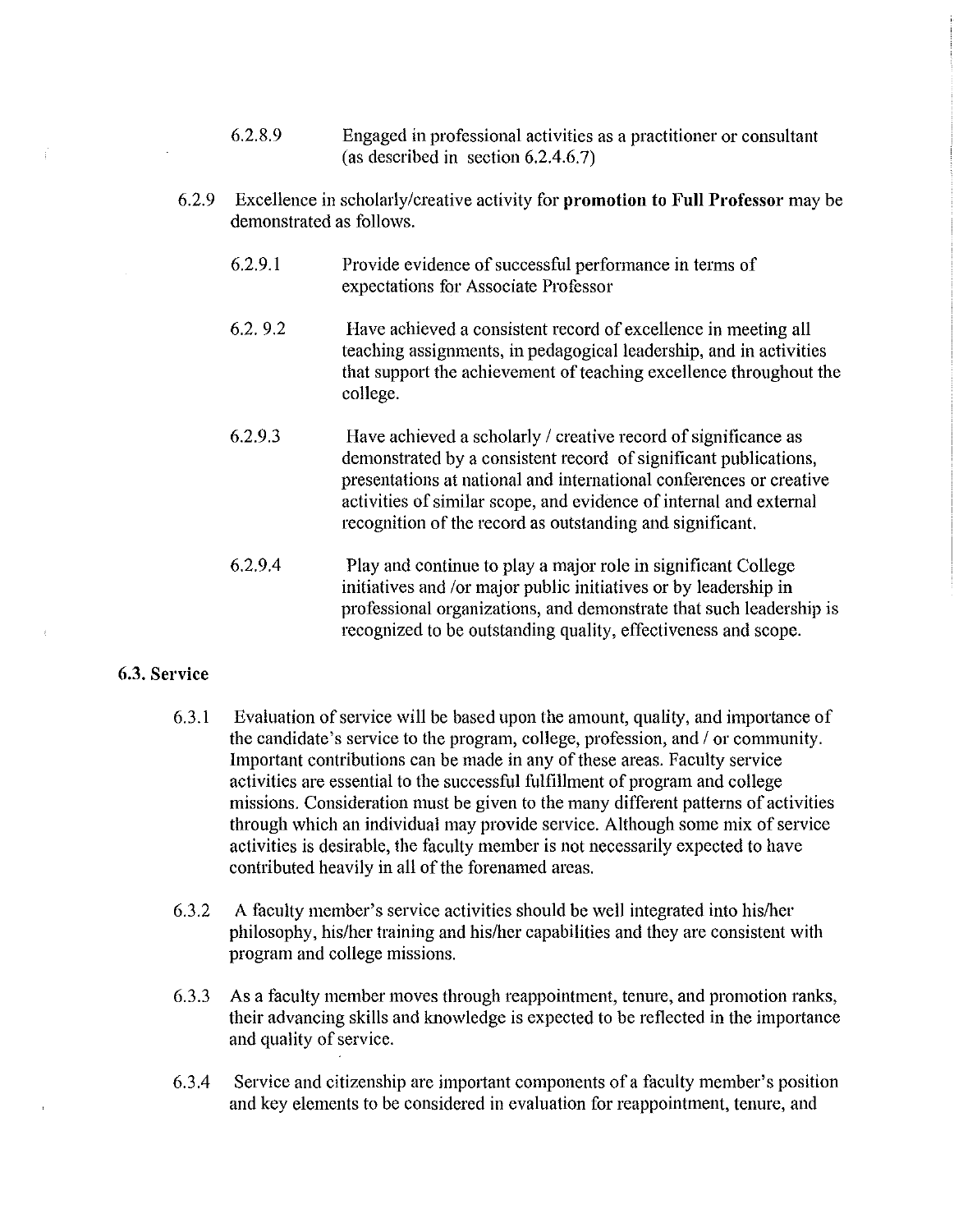promotion. While all forms of citizenship and service are commendable, some are more valued and appropriate than others. For example, simply being a member of a committee is not as meritorious as serving as chair. Serving as chair of an inactive or ineffective committee is less meritorious than leading a committee that can demonstrate meaningful outputs and outcomes.

- 6.3.5 Faculty are expected to demonstrate capabilities in meeting new and changing institutional responsibilities and assignments.
- 6.3.6 Examples of **program** service include:
	- 6.3.6.1 Active involvement in the collective life of the Public Health Program.
	- 6.3.6.2 Regular attendance at program meetings.
	- 6.3.6.3 A collegial and helpful approach to course scheduling, which helps the program to meet demand for seats, particularly in required courses.
	- 6.3.6.4 Based on current research and trends in the field, the development of new curriculum  $-e.g.,$  developing and implementation of a whole new track(s) and /or designing of new courses. Also, Designing and conducting curriculum assessment.
	- 6.3.6.5 Participating in the hiring of new faculty (review and selection of finalists, interviewing, and selection process).
	- 6.3.6.6 Encouraging student involvement in various activities sponsored by program, Public Health Society, and / or faculty members.
	- 6.3.6.7 Once tenured, becoming an active member of the program's Personnel Committee (i.e. carefully reviewing files for reappointment, tenure, and promotion; and in the rendering of a program decision on such applications).
	- 6.3.6.8 Leading or serving on Public Health Program's Committees and assisting with various programs initiatives.
	- 6.3.6.9 Contributing to the planning of the future of the program.
	- 6.3.6.10 Serving as advisor to the Public Health Society.
	- 6.3.6.11 Mentoring new faculty members.
	- 6.3.6.12 Working in a collegial fashion with colleagues.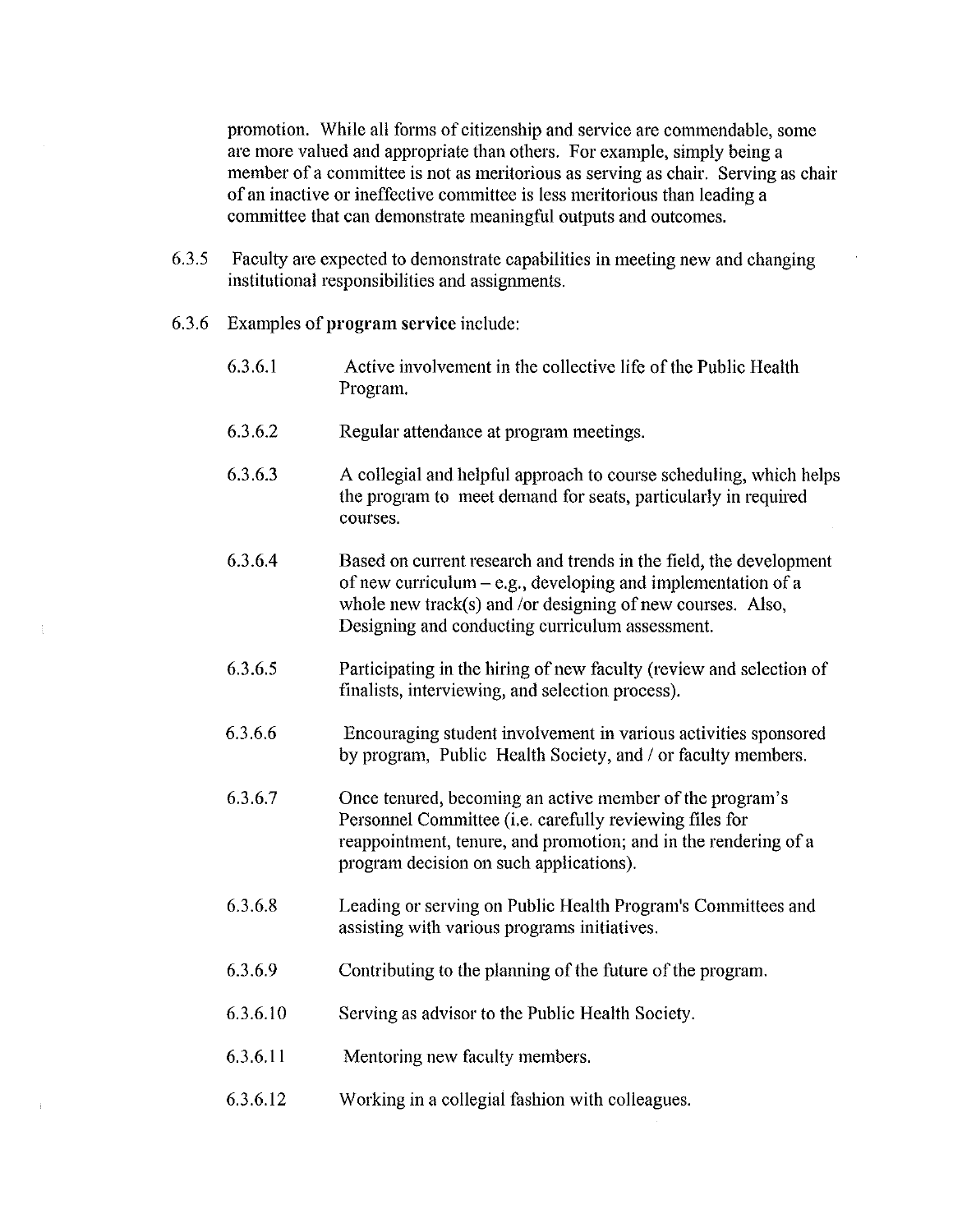6.3.7. Examples of **college service** include:

 $\sim 10^6$ 

 $\sim$   $\alpha$ 

| 6.3.7.1  | Active participation on college-wide committees.                                                                                                                               |
|----------|--------------------------------------------------------------------------------------------------------------------------------------------------------------------------------|
| 6.3.7.2  | Becoming an officer of the Faculty Assembly.                                                                                                                                   |
| 6.3.7.3  | Being a member of Board of Trustee committee(s).                                                                                                                               |
| 63.74    | Active participation in college-wide task forces.                                                                                                                              |
| 6.3.7.5  | Participating in activities of the SFT (Stockton Federation of<br>Teachers), becoming an officer, etc.                                                                         |
| 6.3.7.6  | Scholarly presentations to the college community.                                                                                                                              |
| 6.3.77   | Organizing conferences or other events at the college.                                                                                                                         |
| 6.3.7.8  | Serving as an advisor to non-public health student organizations.                                                                                                              |
| 6.3.7.9  | Guest lecturing to courses in other programs.                                                                                                                                  |
| 6.3.7.10 | Attendance at various college functions.                                                                                                                                       |
| 6.3.7.11 | Writing letters of reference for students and / or colleagues.                                                                                                                 |
|          | Examples of professional service include:                                                                                                                                      |
| 6.3.8.1  | Chairing panels at regional or national conferences or other<br>participation in local or national discussion groups on current<br>public health (or related fields) research. |
| 6.3.8.2  | Serving as a reader for conferences, journals, or publishing houses.                                                                                                           |
| 6.3.8.3  | Serving on committees of public health organizations or other<br>professional organizations related to ones discipline.                                                        |
| 6.3.8.4  | Serving as an officer of an academic organizations.                                                                                                                            |
| 6.3.8.5  | Serving on editorial boards / review boards for journals, grants<br>and/or conferences.                                                                                        |
| 6386     | Active leadership / administrative roles in professional                                                                                                                       |
| 6.3.8.7  | organizations.<br>Fieldwork relating to a faculty member's disciplinary knowledge<br>such as consulting, assessment, directing non-profit organizations,                       |
|          |                                                                                                                                                                                |

 $\sim$